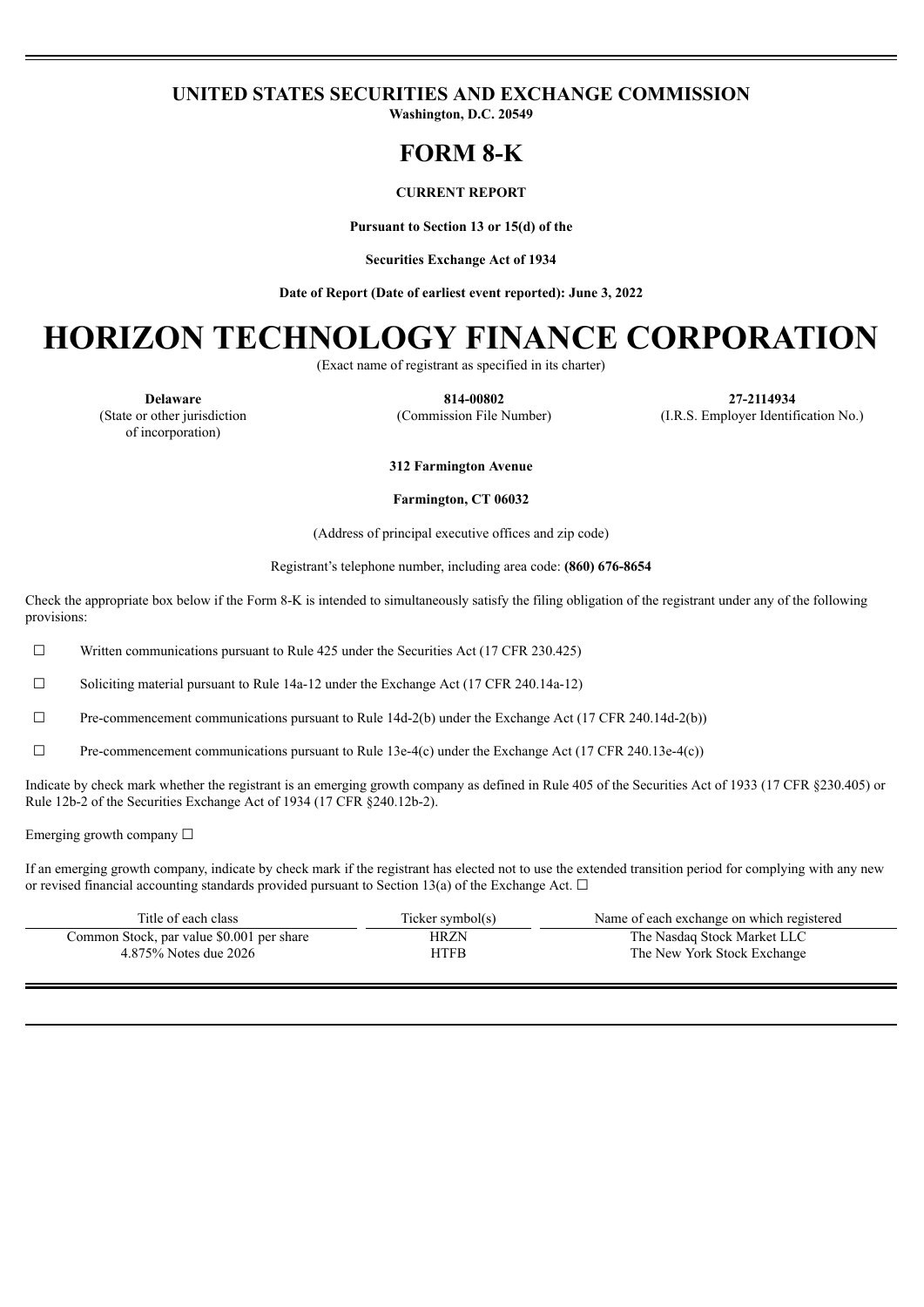#### **Section 5 Corporate Governance and Management Item 5.07 Submission of Matters to a Vote of Security Holders.**

#### **Annual Meeting Results**

On June 3, 2022, Horizon Technology Finance Corporation (the "Company") held its annual meeting of stockholders (the "Annual Meeting"). At the Annual Meeting, the Company's stockholders approved two proposals. The proposals are described in detail in the Company's definitive proxy statement for the Annual Meeting as filed with the Securities and Exchange Commission on April 22, 2022. As of April 18, 2022, the record date for the Annual Meeting, 23,980,358 shares of common stock were eligible to vote.

**Proposal 1.** The Company's stockholders elected two Class III directors of the Company, each of whom will serve until the 2025 Annual Meeting, or until his successor is duly elected and qualified or until his earlier resignation, removal from office, death or incapacity. The two directors were elected pursuant to the voting results set forth below:

|                        |           |           | <b>Broker</b>    |
|------------------------|-----------|-----------|------------------|
|                        | For       | Withheld  | <b>Non-Votes</b> |
| Robert D. Pomeroy, Jr. | 6,112,836 | 463.141   | 9,066,557        |
| Joseph J. Savage       | 4.758.442 | 1,817,535 | 9,066,557        |

**Proposal 2.** The Company's stockholders ratified the selection of RSM US LLP to serve as the Company's independent registered public accounting firm for the fiscal year ending December 31, 2022, as set forth below:

| For             | oainst                    | hstain |
|-----------------|---------------------------|--------|
| 20 <sup>2</sup> | 070<br>hf<br>$\mathbf{U}$ | .609   |
|                 |                           |        |

#### 2